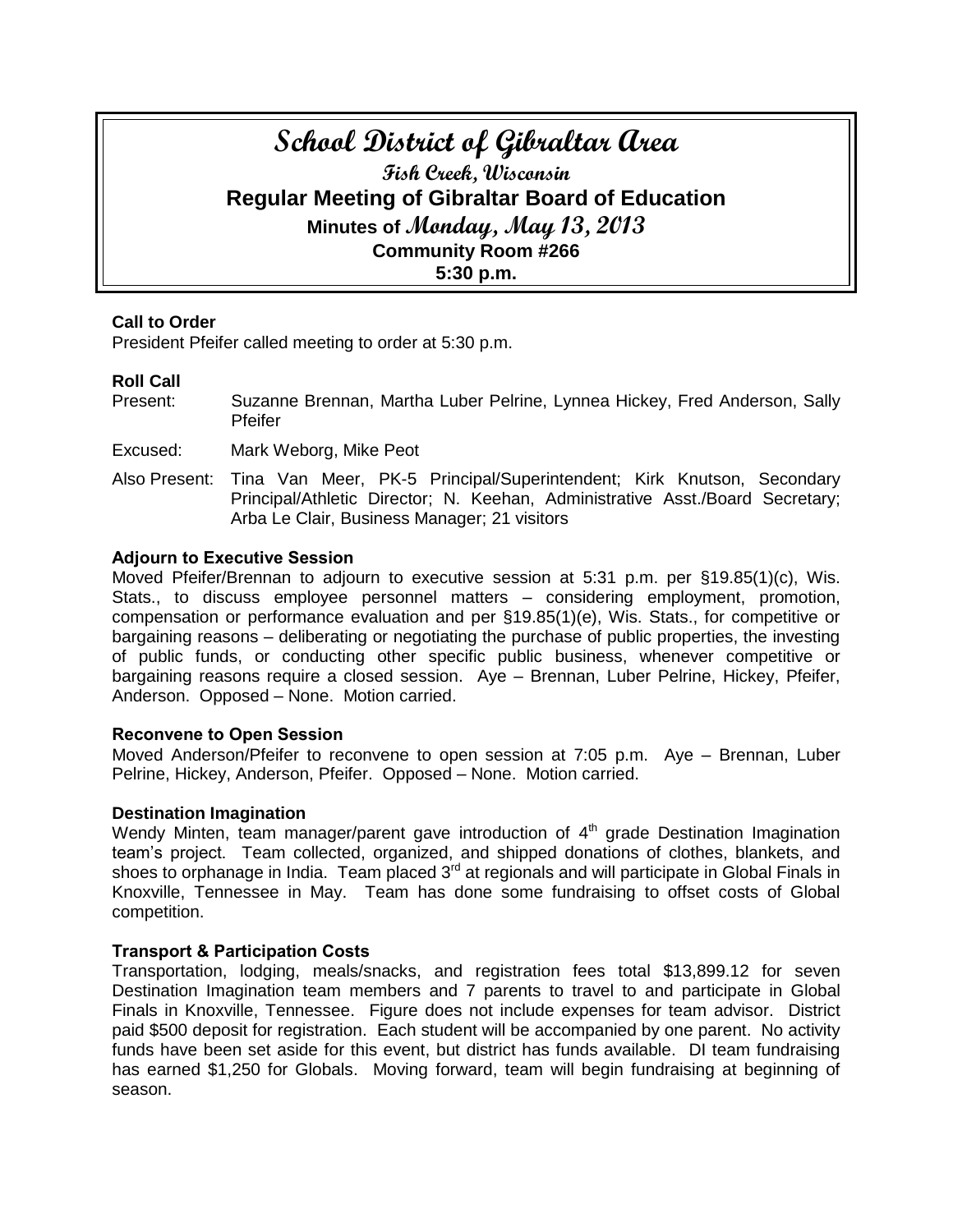Moved Pfeifer/Hickey to approve out-of-state travel for Destination Imagination team to attend Global Finals in Knoxville, Tennessee May 21-26, 2013. Aye – All. Opposed – None. Motion carried.

Moved Luber Pelrine/Brennan to approve up to \$12,149.12 less whatever fundraising comes forth for Destination Imagination team to attend Global Finals in Knoxville, Tennessee May 21- 26, 2013. Aye – All. Opposed – None. Motion carried.

## **Elect Officials**

Moved Pfeifer/Luber Pelrine to nominate **Fred Anderson** for **President**. Moved Brennan/Luber Pelrine to close nominations for President. Aye – All. Opposed – None. Motion carried.

Moved Anderson/Brennan to nominate **Martha Luber Pelrine** for **Vice President**. Moved Brennan/Anderson to close nominations for Vice President. Aye – All. Opposed – None. Motion carried.

Moved Anderson/Pfeifer to nominate **Lynnea Hickey** for **Treasurer**. Moved Luber Pelrine/Brennan to close nominations for Treasurer. Aye – All. Opposed – None. Motion carried.

Moved Brennan/Pfeifer to nominate **Mike Peot** for **Clerk**. Moved Hickey/Luber Pelrine to close nominations for Clerk. Aye – All. Opposed – None. Motion carried.

Moved Anderson/Hickey to nominate **Nancy Keehan** for Board Secretary. Moved Pfeifer/Luber Pelrine to close nominations for Board Secretary. Aye – All. Opposed – None. Motion carried.

#### **Minutes**

Moved Hickey/Brennan to approve minutes of April 22, 2013 regular meeting as written. Aye – All. Opposed – None. Motion carried.

#### **Communication**

- Anderson received letter from Pat Conlon referencing LTC insurance.
- Board received e-mail from Becky Rericha regarding question on Employee Handbook.

# **Open Discussion**

- Hickey attended CESA 7 Annual Meeting last Wednesday; their annual report was presented and their officers were elected.
- Hickey and Pfeifer met with Van Meer to review sessions from NASB Convention including flip learning, graduation resume portfolio, and website mobile compatibility.
- Pfeifer was present when DPI staff visited school to observe and discuss our intervention techniques. This could be presented at WASB Convention.

**Administrative Reports** *were submitted electronically and were available in hard copy*.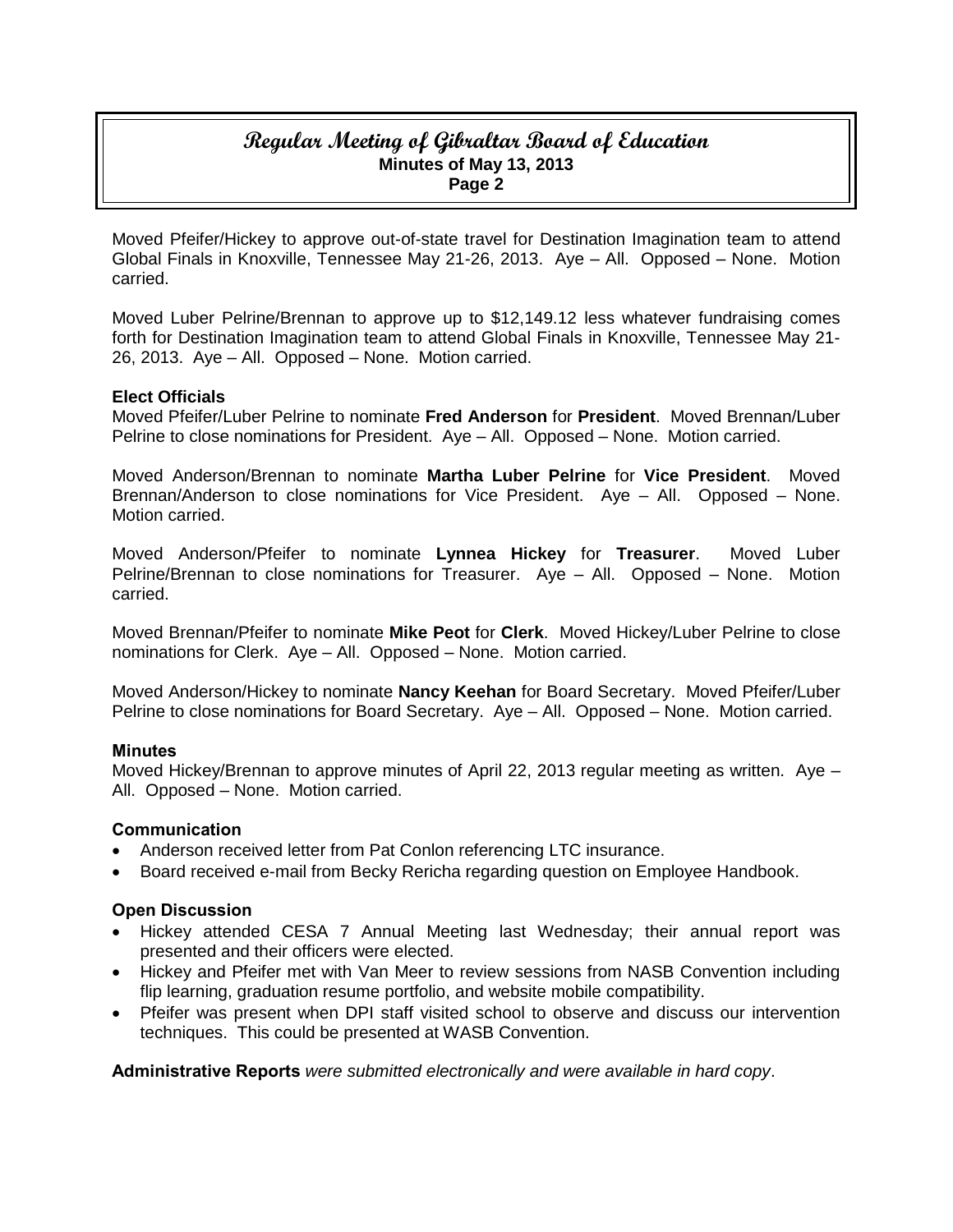Le Clair provided May 7 financial report which shows we're fairly on track. Monies have been set aside from co-curricular and general activities accounts for Destination Imagination. District pays 100% of LTC premium which covers 75% of actual charges per day up to a certain amount for employee or spouse; 5% built in inflation protection renews Sept. 1. LTC premium did not increase a large amount this year. LTC follows district-paid health benefit for some retirees. LTC remains intact for another year. Board will review LTC coverage annually going forward. *Van Meer* received letter from State Representative Bies. State budget has over \$500 million in unexpected new revenue. Debate continues on how it should be used; some legislators would like it to go to public education. Bies supports an increase in per pupil amount for all districts and specifically mentioned Gibraltar, Sevastopol, and Washington Island should be taken out of formula.

# **Payment of Bills**

Moved Luber Pelrine/Pfeifer to approve payment of bills totaling \$142,928.74 as presented. No discussion. Aye – All. Opposed – None. Motion carried.

#### **First Reading 7.04(23)**

Board heard first reading of revised board policy 7.04(23) - Advanced Learning Job Program Coordinator. Second reading will be May 20, 2013.

#### **First Reading 7.04(27)**

Board heard first reading of revised board policy 7.04(27) - Elementary Reading & Math Coach. Second reading will be May 20, 2013.

#### **Retirement**

Moved Brennan/Luber Pelrine to accept letter of resignation for purpose of retirement from Judith Paulson effective at close of 2012-13 school year. Aye – All. Opposed – None. Motion carried.

#### **2013-14 Contracts for Support Personnel**

Moved Hickey/Pfeifer to approve employment contracts for 2013-14 school year for support staff personnel as listed. Discussion: District is still in process of scheduling meet and confer to negotiate hourly wages. Aye – All. Opposed – None. Motion carried.

#### **2013-14 Contracts for Non-Represented Employees**

Moved Hickey/Brennan to approve salary increase of 2.07% for non-represented employees as listed for 2013-14 school year. Discussion: Increase comes from CPI and is maximum amount allowed. Aye – All. Opposed – None. Motion carried.

# **3 rd Grade Teacher**

Moved Anderson/Luber Pelrine to approve employment of Devin Thomas as 3<sup>rd</sup> grade teacher beginning with 2013-14 school year. Discussion: Brennan is excited to have male teacher role model in elementary. Van Meer stated that interview process was very fair and nondiscriminatory. Aye – All. Opposed – None. Motion carried.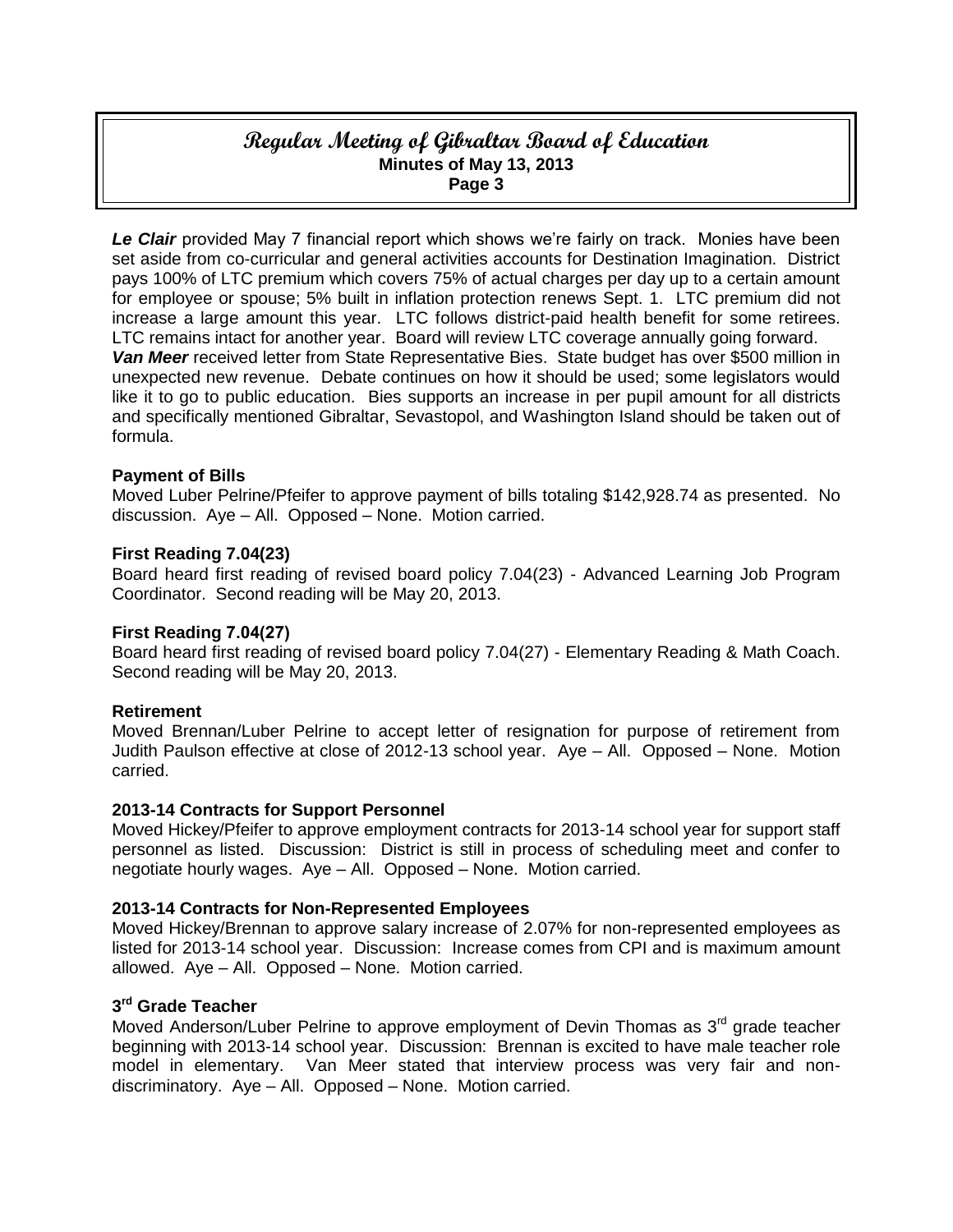# **6 th Grade Teacher**

Moved Luber Pelrine/Pfeifer to approve employment of Justin Burress as 6<sup>th</sup> grade teacher beginning with 2013-14 school year. Aye – All. Opposed – None. Motion carried.

## **High School Spanish Teacher**

Moved Pfeifer/Hickey to approve reassignment of Rosa Nelson to high school Spanish teacher position beginning with 2013-14 school year. Aye – All. Opposed – None. Motion carried.

## **Elementary Spanish Posting**

Moved Hickey/Luber Pelrine to approve job posting of elementary Spanish teacher for 2013-14 school year. Discussion: Middle school Spanish interviews were conducted and a selection was made. Board approval will be on May 20 agenda. Aye – All. Opposed – None. Motion carried.

#### **Collective Bargaining Agreement with the Gibraltar Education Association**

Moved Hickey/Luber Pelrine to approve ratification of collective bargaining agreement for the period of July 1, 2013 through June 30, 2014 with the Gibraltar Education Association pending proper sign off by the GEA. Discussion: Per diem language has been added. Two representatives from GEA need to sign to approve salary piece. Aye – All. Opposed – None. Motion carried.

#### **High School Band/Choir Trip to Walt Disney World**

Moved Brennan/Luber Pelrine to approve planning and fundraising of high school band/choir trip to Walt Disney World in Orlando, Florida in April 2014. Discussion: Video will be submitted for audition. Aye – All. Opposed – None. Motion carried.

#### **MDCMC Rebate Program**

Moved Pfeifer/Hickey to approve contract for rebate program with Ministry Door County Medical Center. Discussion: District will receive money back for increase in number of our employees who use MDCMC services. Aye – All. Opposed – None. Motion carried.

#### **Cancel May 27 Meeting**

Moved Brennan/Luber Pelrine to cancel regular meeting on May 27, 2013 because it falls on Memorial Day. Aye – All. Opposed – None. Motion carried.

#### **Special May 20 Meeting**

Moved Luber Pelrine/Brennan to schedule special meeting on May 20, 2013 at 4:00 p.m. Aye – All. Opposed – None. Motion carried.

#### **Cancel/Reschedule June 24 Meeting**

Moved Pfeifer/Brennan to cancel June 24, 2013 regular meeting with option to schedule another meeting if needed. Aye – All. Opposed – None. Motion carried.